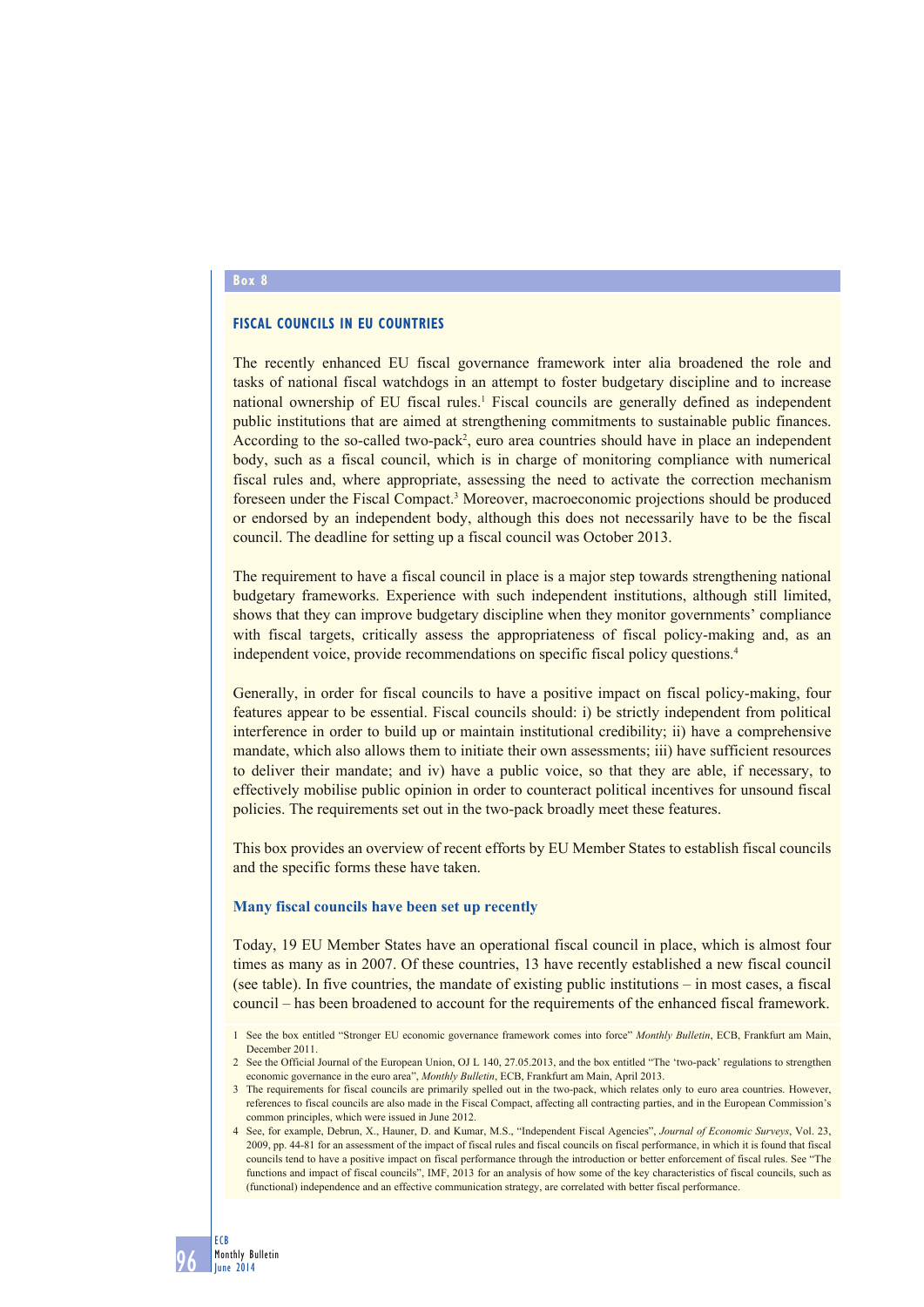# **ECONOMIC AND MONETARY DEVELOPMENTS**

Fiscal developments

|                   | <b>Name</b>                                             | <b>Year of</b> | <b>Attached</b>          |                    |              | <b>Mandate</b> | establishment <sup>1)</sup> institution <sup>2</sup> Compliance Correction   Macroeconomic projections<br>fiscal rules   mechanism   Produced <sup>3)</sup> Endorsed Assessed <sup>3)</sup> | Appointment <sup>4)</sup> Comply | <sub>or</sub><br>explain |
|-------------------|---------------------------------------------------------|----------------|--------------------------|--------------------|--------------|----------------|---------------------------------------------------------------------------------------------------------------------------------------------------------------------------------------------|----------------------------------|--------------------------|
| Belgium           | <b>High Council</b><br>of Finance                       | 2014 [1989]    |                          | $\mathbf X$        | $\mathbf x$  | S              |                                                                                                                                                                                             | G                                | $\mathbf X$              |
| Bulgaria          |                                                         | draft          |                          | $\mathbf X$        | $\mathbf x$  |                |                                                                                                                                                                                             | $\mathbf{P}$                     |                          |
| Czech<br>Republic | ÷.                                                      |                |                          |                    |              |                |                                                                                                                                                                                             |                                  |                          |
| Denmark           | Danish Economic<br>Council                              | 2014 [1962]    |                          | $\mathbf X$        |              | $\mathbf x$    |                                                                                                                                                                                             | $\mathbf G$                      | $\mathbf X$              |
| Germany           | Stability Council/<br>Council of<br>independent experts | 2013 [2010]    |                          | $\bar{\mathbf{X}}$ |              |                |                                                                                                                                                                                             | G/O                              |                          |
| Estonia           | <b>Fiscal Council</b>                                   | 2014           | Central<br>bank          | $\mathbf X$        | $\mathbf x$  |                | $\mathbf X$                                                                                                                                                                                 | $\mathcal{O}$                    | $\mathbf X$              |
| Ireland           | <b>Irish Fiscal</b><br><b>Advisory Council</b>          | 2012           |                          | $\mathbf X$        |              |                | $\mathbf x$                                                                                                                                                                                 | $\mathbf G$                      | $\mathbf X$              |
| Greece            |                                                         | draft          |                          | $\mathbf X$        |              |                |                                                                                                                                                                                             |                                  | $\mathbf X$              |
| Spain             | Independent<br>Authority of Fiscal<br>Responsibility    | 2014           |                          | $\bar{\mathbf{X}}$ | $\mathbf X$  |                | $\mathbf X$                                                                                                                                                                                 | $\mathbf{P}$                     | $\mathbf x$              |
| France            | High Council on<br><b>Public Finances</b>               | 2013           | National<br>audit office | $\mathbf x$        | $\mathbf{x}$ |                | $\bar{X}$                                                                                                                                                                                   | P/O                              | $\mathbf X$              |
| Croatia           | <b>Fiscal Policy</b><br>Committee                       | 2013           |                          | $\mathbf X$        | $\mathbf x$  |                | $\mathbf x$                                                                                                                                                                                 | $\mathbf{P}$                     | $\mathbf X$              |
| Italy             | Parliamentary<br><b>Budget Office</b>                   | 2014           |                          | $\bar{\mathbf{X}}$ | $\mathbf x$  |                | $\mathbf X$                                                                                                                                                                                 | $\overline{P}$                   | $\bar{X}$                |
| Cyprus            | <b>Fiscal Council</b>                                   | 2014           |                          | $\mathbf X$        | $\mathbf x$  |                | $\mathbf x$                                                                                                                                                                                 | $\mathbf G$                      |                          |
| Latvia            | <b>Fiscal Council</b>                                   | 2014           |                          | $\mathbf X$        |              | $\mathbf x$    |                                                                                                                                                                                             | $\mathbf{P}$                     |                          |
| Lithuania         |                                                         | draft          | National<br>audit office | $\mathbf X$        | $\mathbf x$  |                | $\mathbf X$                                                                                                                                                                                 |                                  | $\mathbf X$              |
|                   | <b>Luxembourg Fiscal Council</b>                        | draft          |                          | $\mathbf X$        | $\mathbf X$  |                | $\mathbf x$                                                                                                                                                                                 | P/G/O                            |                          |
| Hungary           | <b>Fiscal Council</b>                                   | 2008           |                          |                    |              |                |                                                                                                                                                                                             | $\overline{O}$                   |                          |
| Malta             | <b>Fiscal Council</b>                                   | draft          | National<br>audit office | $\mathbf X$        |              |                | $\mathbf X$                                                                                                                                                                                 |                                  |                          |
|                   | Netherlands Independent<br><b>Budgetary Authority</b>   | 2014           | Council<br>of State      | $\mathbf X$        |              | S              |                                                                                                                                                                                             | $\mathbf G$                      | $\mathbf X$              |
| Austria           | <b>Fiscal Advisory</b><br>Council                       | 2013 [1970]    | Central<br>bank          | $\mathbf X$        | $\bar{X}$    | $\mathbf S$    |                                                                                                                                                                                             | G/O                              |                          |
| Poland            |                                                         |                |                          |                    |              |                |                                                                                                                                                                                             |                                  |                          |
| Portugal          | <b>Public Finance</b><br>Council                        | 2012           |                          | $\mathbf X$        | $\mathbf x$  |                |                                                                                                                                                                                             | G/O                              |                          |
| Romania           | <b>Fiscal Council</b>                                   | 2010           |                          | $\mathbf X$        | $\mathbf x$  |                | $\mathbf X$                                                                                                                                                                                 | $\mathbf{P}$                     | $\mathbf X$              |
| Slovenia          |                                                         | draft          |                          |                    |              | S              |                                                                                                                                                                                             |                                  |                          |
| Slovakia          | <b>Council for Budget</b><br>Responsibility             | 2012           |                          |                    | $\mathbf x$  |                |                                                                                                                                                                                             | $\, {\bf p}$                     |                          |
| Finland           | National Audit<br>Office                                | 2013           |                          | $\mathbf X$        |              |                | $\mathbf X$                                                                                                                                                                                 | ${\bf G}$                        | $\mathbf x$              |
| Sweden            | <b>Fiscal Policy</b><br>Council                         | 2007           |                          | $\mathbf X$        |              |                |                                                                                                                                                                                             | ${\bf G}$                        |                          |
| United<br>Kingdom | Office of Budget<br>Responsibility                      | 2010           |                          | $\mathbf X$        |              | $\mathbf X$    |                                                                                                                                                                                             | ${\bf G}$                        | $\mathbf X$              |

**Overview of fiscal councils in the EU and their mandates**

Source: ESCB.<br>2) Year of creation of the fiscal council, with the year given in brackets if the mandate has been broadened.<br>2) In case the fiscal council is attached to another public institution, such as the central bank,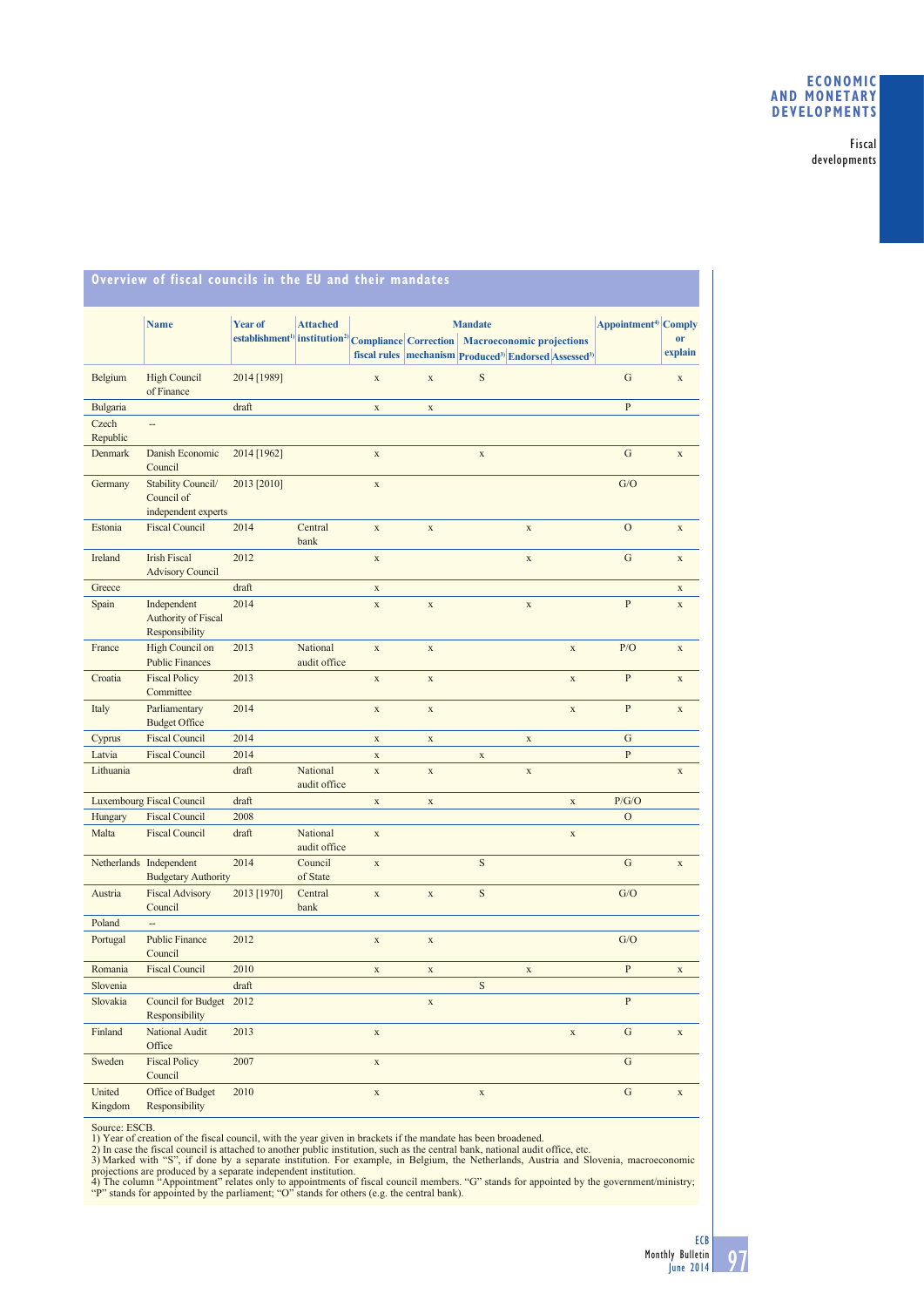The number of operational fiscal councils will increase further in the coming months. In several countries, a fiscal council has either already been legislated for, but the process of establishing the council still needs to be finalised and council members are being recruited, or draft legislation is currently being prepared or discussed. The only EU Member States in which no concrete legislative initiatives to establish a fiscal watchdog are currently being discussed are the Czech Republic and Poland; these two countries are not bound by the two-pack regulations.

In most countries, the fiscal councils are separate, independent public institutions that have their tasks and degree of functional autonomy defined in national legislation. In a few countries, however, fiscal councils are attached to another public institution, such as the central bank, the national audit office or the parliament (see table). Moreover, in some countries, the different tasks are assigned to various independent public institutions, such as in Belgium, the Netherlands and Austria, where a separate independent institution is in charge of conducting the macroeconomic projections.

### **What are the mandates of the fiscal councils in the EU?**

The mandate of the fiscal councils in the EU differs considerably across countries. Not all fiscal councils in the euro area countries seem to have mandates that are fully in line with the requirements set out in the two-pack (which is not binding for non-euro area EU Member States). In most countries, the mandate of the fiscal council typically focuses on monitoring compliance with fiscal rules. In less than half of the EU Member States, fiscal councils also play a role in monitoring or assessing the activation of the correction mechanism, as spelled out in the Fiscal Compact, in case of considerable deviation from fiscal rules.

However, the involvement of fiscal councils in the preparation of macroeconomic and budgetary projections is less widespread. Only in some countries are own macroeconomic forecasts produced by fiscal councils or separate independent institutions (see table),<sup>5</sup> while, in a few countries, fiscal councils are expected to endorse the government's macroeconomic projections.6 In turn, budgetary projections, which are produced in all countries by the government, are only scrutinised by an independent body for endorsement in Romania, Slovakia and the United Kingdom.<sup>7</sup> In several countries, the fiscal council is obliged to assess the government's projections, which as a tool is less strong than endorsement. Public assessments can play an important role in influencing public opinion. For example, in its advice of 23 April 2014 the High Council on Public Finances in France considered that, although the GDP growth assumptions of the government for 2014 were seen as realistic, the scenario for 2015, which also included substantial planned spending cuts, was regarded as being too optimistic, as it was based on the simultaneous realisation of several favourable assumptions.

In addition, in some countries, the tasks which fiscal councils have been assigned go beyond the requirements under the two-pack. In particular, almost half of the euro area fiscal councils or independent institutions assess the long-term sustainability of fiscal policy, while several of them

<sup>5.</sup> These countries include Belgium, Denmark, Latvia, the Netherlands, Austria, Slovenia and the United Kingdom. However, in Denmark and Latvia, the government is not obliged to use the forecast prepared by the fiscal council.

<sup>6</sup> If fiscal councils are expected to endorse the projections, a procedure should be specified, including a deadline for action and provision of details on the potential consequences. Thus, a negative decision by the fiscal council should trigger a review of the forecasts, which would go beyond the "comply or explain" principle.

<sup>7</sup> According to the two-pack regulations, governments may decide to involve an independent body in the preparation of the budgetary projections, but there is no obligation to do so.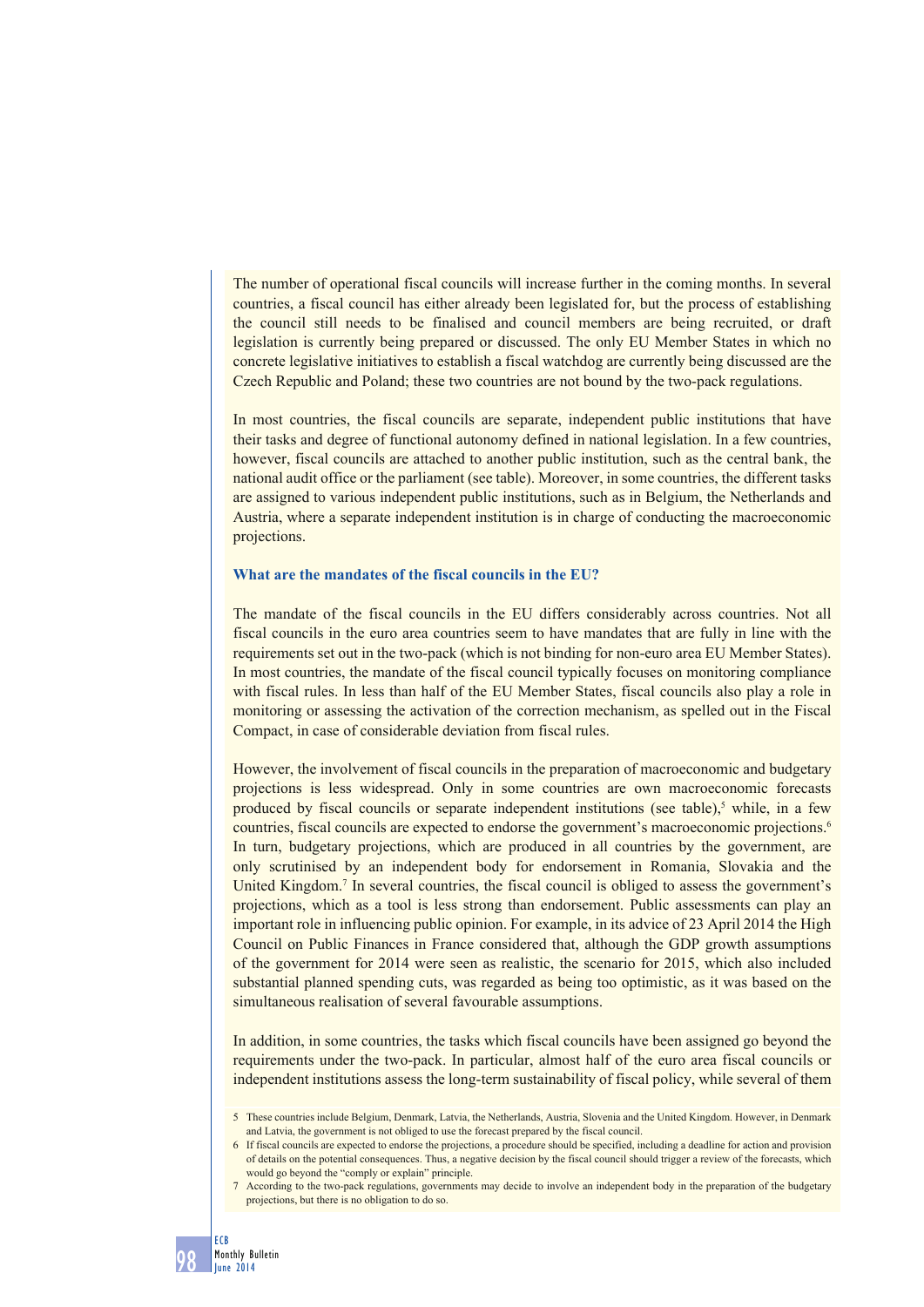### **ECONOMIC AND MONETARY DEVELOPMENTS**

Fiscal developments

also assess compliance with the debt/expenditure rules, the economic and financial situation of public enterprises, the cost of fiscal measures or the quality of public finances. Moreover, in some countries, fiscal councils are in charge of guiding the allocation of fiscal targets across different government layers, with the Independent Authority of Fiscal Responsibility in Spain being a recent example.

### **How effective will the fiscal councils be in fostering budgetary discipline?**

Since, in most EU countries, fiscal councils have either only been created recently or their mandate has just been amended, and as there is considerable variation across countries in the precise set-up of fiscal councils and their (potential) influence on fiscal policy, it is difficult to assess their effectiveness at this stage.

Nevertheless, for a preliminary assessment of their effectiveness, it is already informative to look at how much potential room for manoeuvre they have. On average, the fiscal councils' room for manoeuvre and their leverage seem to be rather limited. The government is not obliged in any of the euro area countries to take into account the policy recommendations of the fiscal council.<sup>8</sup> In a number of countries, however, a softer tool for peer pressure is in place in the form of the "comply or explain" principle.<sup>9</sup> This requires that governments either comply with the fiscal councils' recommendations or publicly explain the reasons for deviating from them. In the majority of euro area countries, no corrective follow-up is foreseen in case of noncompliance. Nevertheless, even without any legal requirement for the government to react to the recommendations, fiscal councils can make effective use of the possibility to exert peer pressure on the government through their influence on public opinion. One recent example in this respect is the critical assessment issued by Austria's Fiskalrat (Fiscal Advisory Council) on 19 May 2014 of the government's budgetary plans, which was cited widely in the national media.

Moreover, the effectiveness of fiscal councils will largely depend on whether they are independent from political interference and whether they have functional autonomy. A fully independent and credible fiscal council increases the political cost for the government to deviate from its commitments. It is thus important that political interference is legally prohibited and that the council members are appointed based on competence and experience rather than political preference. Indeed, there are some encouraging examples among EU Member States with regard to the way in which the fiscal councils are set up. For example, in most countries the fiscal council members are academics or experts outside of the government. Also, their staff is mostly recruited on the basis of competence and experience. However, in some countries, there are also risks related to political interference, in particular where the government appoints fiscal council members rather than the parliament, and the supporting staff members are seconded from public entities (see the table). Moreover, in some countries, the resources of expert-level staff may not always be sufficient, which could prevent the fiscal councils from carrying out their tasks to a high quality. In most cases, the number of expert staff supporting the fiscal council members ranges from between two and ten staff members. However, there are also notable exceptions, with some councils having considerably more staff (in particular where the fiscal council is also involved in the projections).

<sup>8</sup> Outside the euro area, the fiscal council of Croatia has, for example, a high degree of leverage.

<sup>9</sup> These countries include Belgium, Germany, Ireland, Spain, France, Italy, Lithuania, the Netherlands and Finland. One important weakness of the two-pack legislation is that it neither requires the countries to establish the "comply or explain" principle (with the exception of macroeconomic projections, which need to be produced or endorsed) nor obliges governments to take the council's recommendations on board.